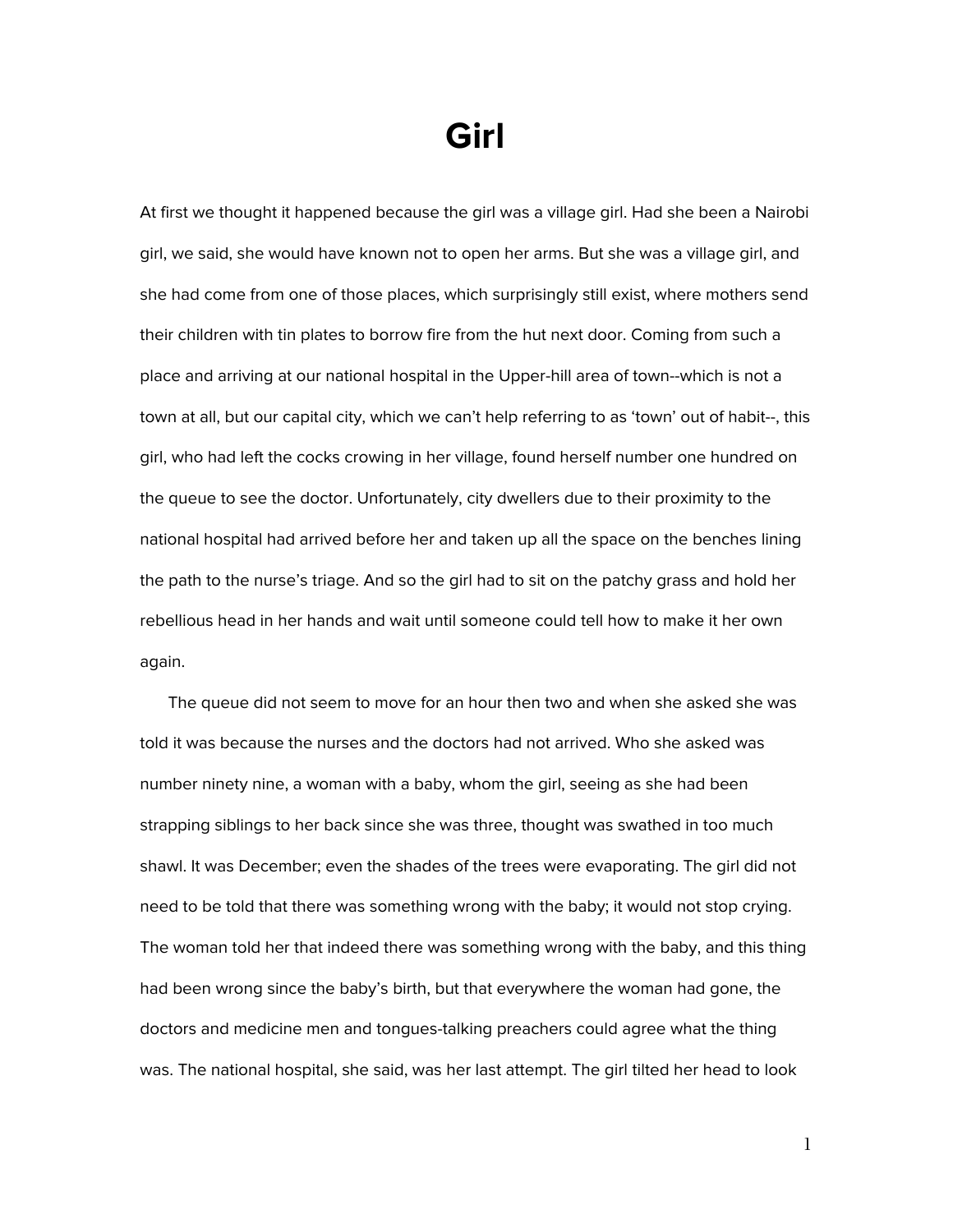better at the crying bundle and in so doing momentarily lost focus in one eye. If only the child would stop crying, she thought, her head would feel a little lighter. And this thought led to another that if she, the caretaker of twelve siblings, held the baby it would fall silent. The mother seemed hesitant to give her baby to this girl with a head that was swelling and eyes that were pushing out to the sides. Indeed, the girl was turning into a cow. But then the mother gave the baby to the girl who peeled away one layer of shawl and handed it back to the mother, then looked into the bundle and saw a baby boy. The girl began singing to the boy, and the boy kept crying and as he cried, the girl sang harder, and the mother said keep singing, I will run to the toilets there and come back. The girl kept singing and an hour passed, then two and the queue did not move and the woman did not return.

That is how the village girl ended up on the seven and nine o'clock news along with the police and representatives from the Ministry of Children, whose recent arrival in our list of Ministries following a Cabinet reshuffle we now recognized as fortuitous. While the news anchor explained what had happened, we could not help asking one another, is that girl not turning into a cow?

The news anchor, who for professional reasons could not laugh at that head, sighed instead and asked us to send sms answers to the following question: was the woman wrong to abandon her child? He assured us that our opinions would be tarried and presented to us in neat bar graphs at the end of the news briefing, and then we would know concretely what we city dwellers thought about the matter. We waited, but then there was a war being fought in one of those Muslim countries and Presidents, ex-Presidents, our parliamentarians and several foreign dignitaries also wanted to give speeches about the way forward for new Kenya.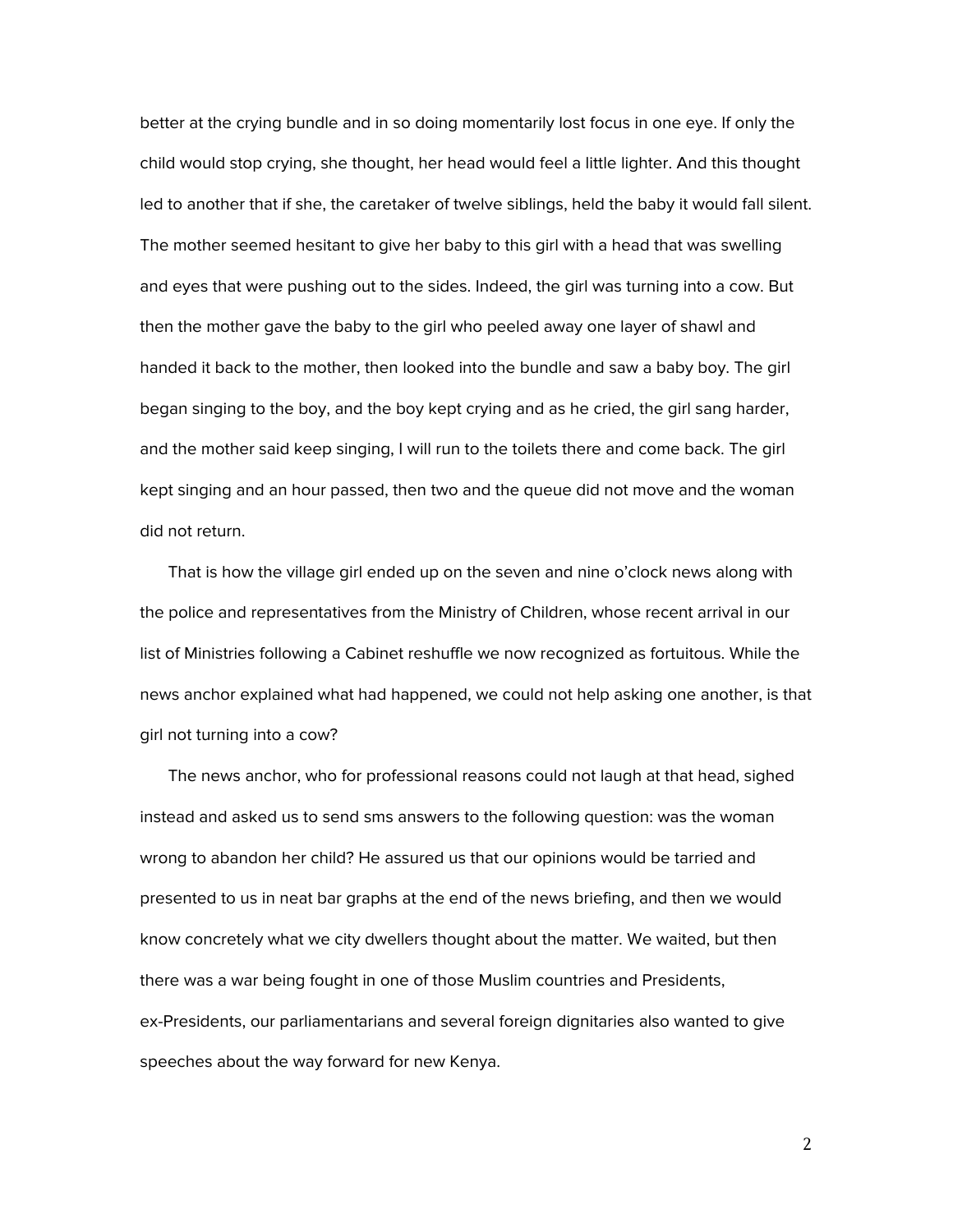Meanwhile certain men and women who stood in our street corners wielding oversized books and summoning thunder and lightning from our indifferent clouds began seeing what we had failed to see in the village girl's story. They said to us, the end times are here; it is written that when the end is near, women will refuse their children. They were loud, these street-corner prophets, and so we said to ourselves, let us appease them and win back our quiet moments. On a Saturday morning, we came out of our houses in thousands and tens of thousands and marched on the highway carrying banner urging mothers to accept their children.

Only this did not appease our prophets. They began following us home and planting themselves firmly in the aisles of our buses, right under the sign "No Hawking or Preaching". We tried ignoring them and struck up conversation with the strangers squeezed into the narrow seats with us, our hips welded to their hips. We were already in March, but the rain clouds were still contemplating us from up above and we wondered, one to another, if the people in North Eastern province, who were always mentioned on our radios and T.V.s and newspapers around this time of the year, would not be requiring our donations of maize, oil and beans anymore. Only, our radios and T.V.s and newspapers had begun speaking the language of the prophets: the lions are lying down with the lambs. They told us that in a national park far from our city, where only tourists and poachers ventured, a baby Oryx was walking and sleeping besides a lioness.

The experts among us wondered whether this was nature setting an example, reminding us the value of children. The cynics among us, laughing over Tuskers and digging incisors and canines into roasted goat, said, value of children? nonsense, it's just hoarding; just wait and see what happens when that Oryx is nice and fat. Then, to our relief, for really, the street prophets had multiplied to an unmanageable number and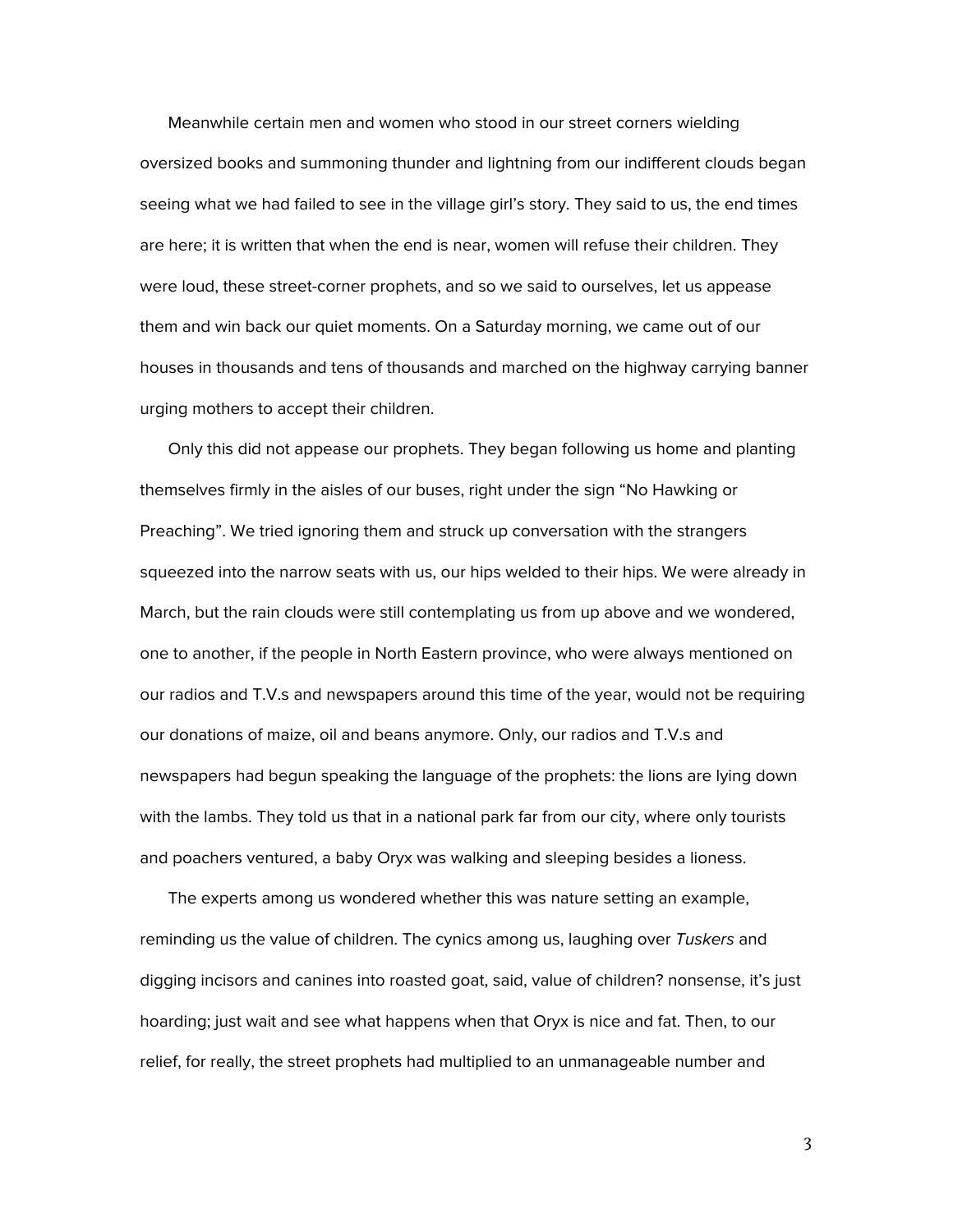begun holding crusades and calling for a nationwide fast, a lion came along while Kamunyak slept and ate the little Oryx.

It was at this time, as Kamunyak mourned her dead Oryx, that we heard of the village girl again. When she appeared on T.V. scenes, we noted immediately that her head had shrunk to normal size, but then listening to the news anchor, we realized that this was not at all the same girl, but another girl. Seeing this new girl, we remembered that other girl and began wondering what had become of her and the baby boy. We heard from others, who had also heard from others, that our village girl had actually returned to the hospital queue after bringing the baby boy to our attention. She had waited in the queue for several days, her head growing heavier every passing hour, and at last arrived at the nurse's triage, where, since her story had already ceased being news, she had not been recognized as the village girl from the T.V. and therefore had not being excused for not having the amount due for registration. We were told that she then boarded a bus head to her village and returned to oblivion.

The baby boy, however, remained in our city in the care of an unidentified orphanage. The donations of well-wishers fed, clothed and sent him to school where he was discovered to be good at Mathematics and nicknamed the professor. But before any of these good things began happening to the boy, another girl, with a small, normal head appeared on our T.V. screens.

That this new girl was from Nairobi, albeit from one of our illegal settlements, made us wonder if we had been wrong about the village girl. She too appeared on our T.V. screen between police officers and representatives of the now very useful Ministry of Children. We noted that for a Nairobi girl she was shy, not looking into the camera as she told of the woman, a tall woman, a very black woman, a woman with breasts still leaking milk and an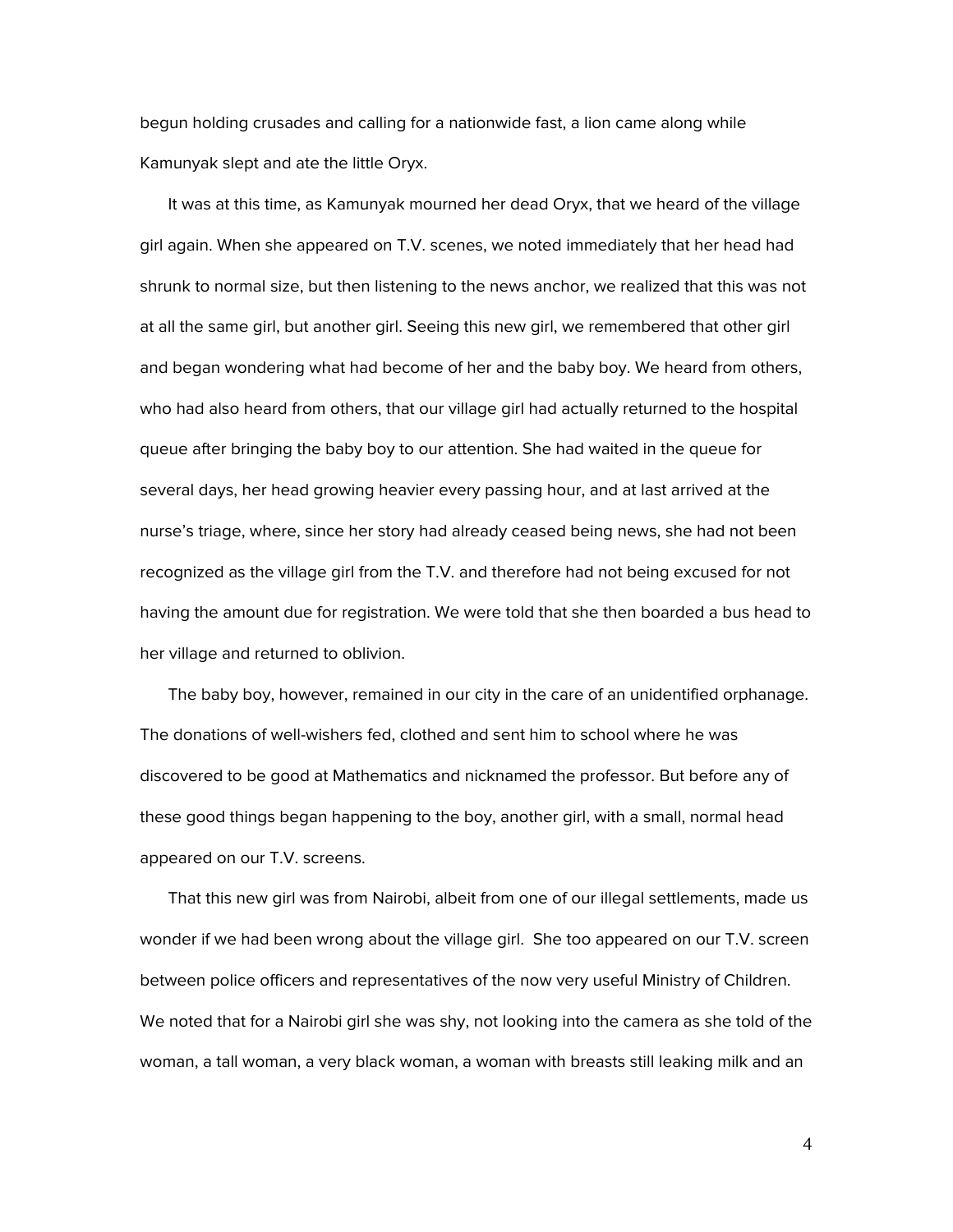abundance of buttocks, a woman in a yellow dress with red flowers and a torn collar. We each could have drawn this woman. In fact, the chief of police said they had brought in an artist to draw her because this business had to stop. We were a little afraid because in glaring at the camera, the chief of police seemed to be accusing us. But what had we done, wrong? Our own children were safely inside with us, behind padlocked doors and windows reinforced with metal grills against men (and women) armed with guns imported from Somali, who nevertheless brought power saws and cut their way into our houses and asked us to help them pack our belongings and carry them to lorries spewing diesel clouds outside. What could the chief of police be insinuating with that look?

Perhaps we were being paranoid. The man did deliver on his promise. The search for the tall, very black, big breasted and giant buttocked woman in a yellow and red dress with a torn collar did not last as long as we had expected. We had been prepared to wait for years and even decades as patiently as we were waiting for reports about various corruption scandals and ethnic skirmishes. However, the very next day, the woman appeared on our T.V.s. We looked at each other and exclaimed, but she is exactly as we imagined her. The more we looked at her, talking with loud gestures, her sagging breasts shaking unrestrained under her extra large T-shirt, her weave standing on her head like chicken feathers, the more we realized that something was terribly wrong, for this woman was not begging for forgiveness, not offering excuses. People like this, we said one to another, people like this should not be in our city. Even those among us who had never smelt the thickness of human body odour at a political rally or felt the sting of tear gas, found themselves pumping fists into the air. It was they who suggested the old method of justice with a rubber tyre, kerosene and one match stick. They said, let us go find this shameless woman, and teach her the lesson of Kamunyak the lioness. But as we were